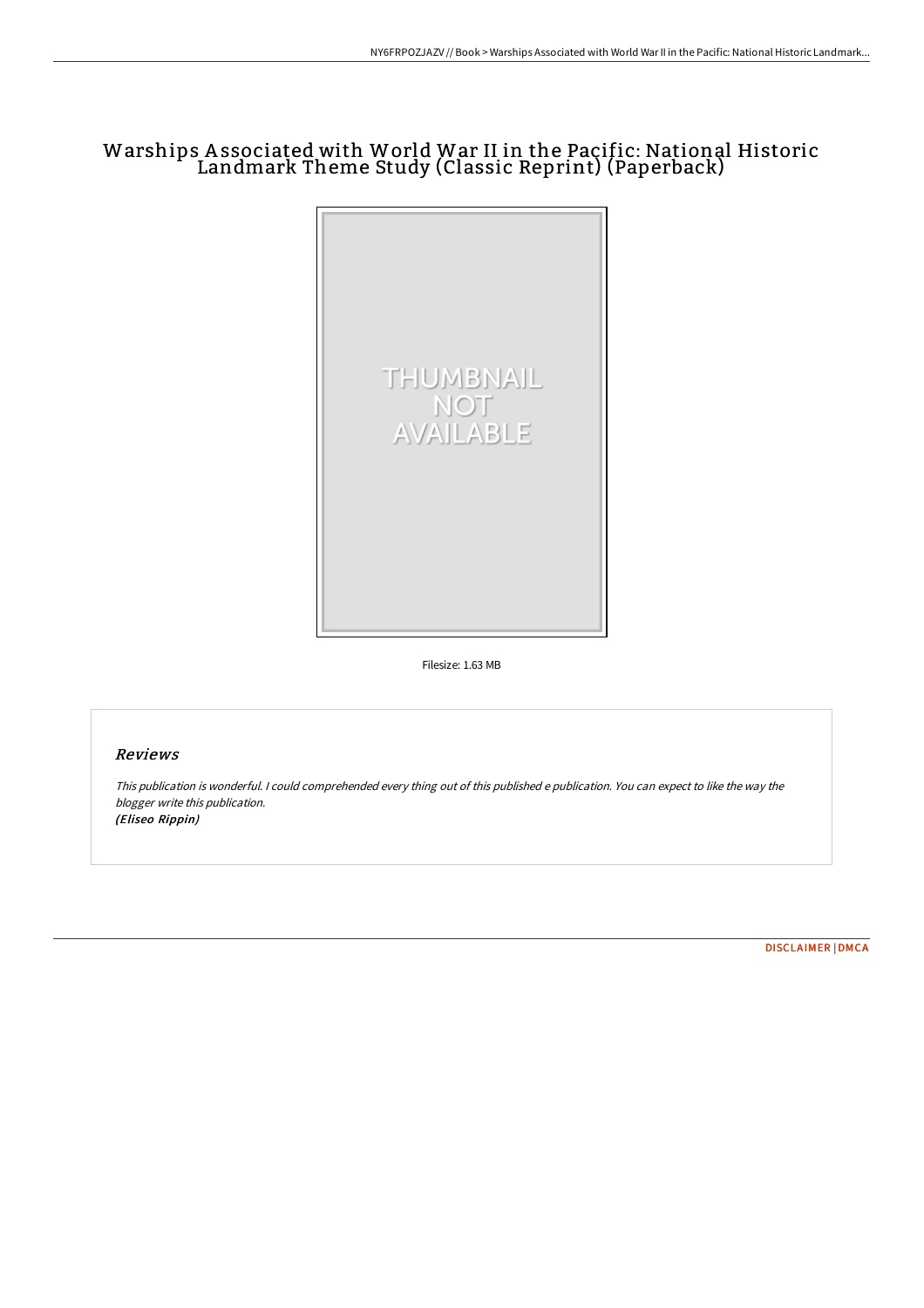## WARSHIPS ASSOCIATED WITH WORLD WAR II IN THE PACIFIC: NATIONAL HISTORIC LANDMARK THEME STUDY (CLASSIC REPRINT) (PAPERBACK)



To download War ships Associated with World War II in the Pacific: National Historic Landmark Theme Study (Classic Reprint) (Paperback) eBook, make sure you refer to the web link listed below and download the file or gain access to additional information which are highly relevant to WARSHIPS ASSOCIATED WITH WORLD WAR II IN THE PACIFIC: NATIONAL HISTORIC LANDMARK THEME STUDY (CLASSIC REPRINT) (PAPERBACK) book.

Forgotten Books, 2017. Paperback. Condition: New. Language: English . Brand New Book \*\*\*\*\* Print on Demand \*\*\*\*\*. Excerpt from Warships Associated With World War II in the Pacific: National Historic Landmark Theme Study During the course of this study more than 40 surviving warships and merchantmen dating from World War II were identified and visited. Twenty-five of these were found likely to meet the criteria of the National Historic Landmarks Program and are represented by inventory forms in this study. A twenty-sixth ship, uss Missouri, is written up because it is listed on the National Register of Historic Places, but is not likely to meet the criteria because of substantial changes made to her since listing. These vessels include most of the major types and classes of warships to see service from 1941 to 1945. The theme study is organized by classes because this is the best way to organize and describe the types of ships that saw service in the war. Many of these classes, especially for the destroyers and submarines, represent the development of warship design theory that evolved as a result of the hard lessons learned in battle against the Japanese during the war. Because of this, many of these classes are individually important and represent either an interim or final point in warship design. Included in this study are aircraft carriers, battleships, cruisers, destroyers, submarines, minesweepers, and a number of other types such as Liberty Ships, and PT Boats. One German submarine is included in this theme study for several reasons first, it is the only surviving one of its type anywhere; second, it relates to War in the Pacific in that the German submarine threat had to be defeated in order to shift strategic emphasis to the Pacific theater. About the Publisher Forgotten Books publishes...

<sup>®</sup> Read Warships Associated with World War II in the Pacific: National Historic Landmark Theme Study (Classic Reprint) [\(Paperback\)](http://techno-pub.tech/warships-associated-with-world-war-ii-in-the-pac.html) Online Download PDF Warships Associated with World War II in the Pacific: National Historic Landmark Theme Study (Classic Reprint) [\(Paperback\)](http://techno-pub.tech/warships-associated-with-world-war-ii-in-the-pac.html)